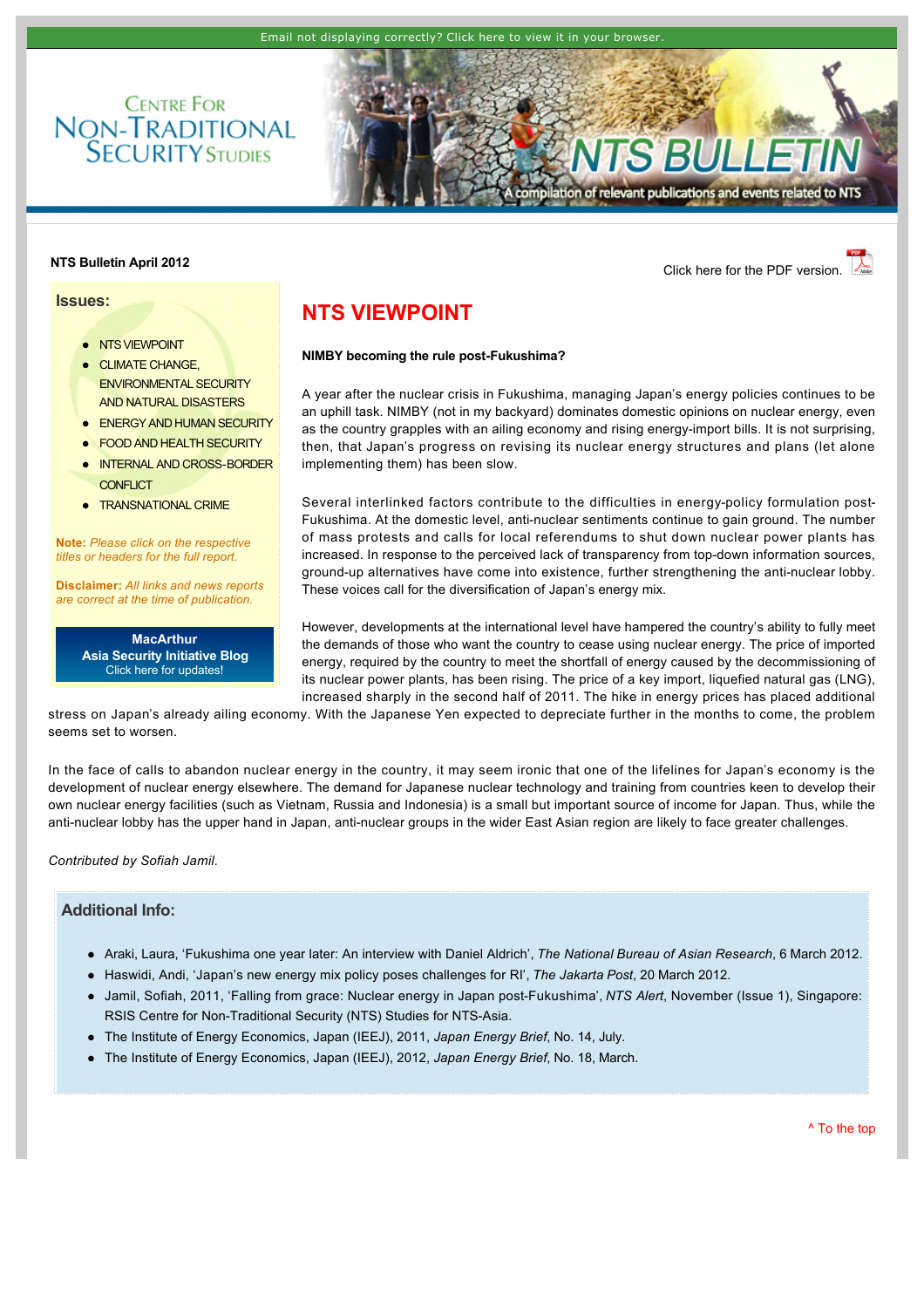# **CLIMATE CHANGE, ENVIRONMENTAL SECURITY AND NATURAL DISASTERS**

## **News & Commentaries**

- l '[Lynas sees Malaysia rare earths plant timeline intact',](http://www.reuters.com/article/2012/03/09/lynas-malaysia-idUSL4E8E88XT20120309) *Reuters*, 8 March 2012.
- l '[Japan quake: Loss and recovery in numbers',](http://www.bbc.co.uk/news/world-asia-17219008) *BBC News*, 11 March 2012.
- l [Samsamak, Pongphon, '"\\$40 bn needed yearly"](http://www.nationmultimedia.com/national/$40-bn-needed-yearly-in-Asia-to-help-climate-30177808.html) in Asia to help climate', *The Nation*, 13 March 2012.
- l [Zabarenko, Deborah, 'Follow the money to catch illegal loggers: World Bank',](http://www.reuters.com/article/2012/03/21/us-logging-money-idUSBRE82K00620120321) *Reuters*, 20 March 2012.
- l [Evans, Lisa, 'World water day: Which countries have improved access to safe drinking water?',](http://www.guardian.co.uk/news/datablog/2012/mar/22/who-water-sanitation-goals) *Guardian*, 22 March 2012.
- [Xu, Jingxi, 'Cities to receive river deadlines',](http://www.chinadaily.com.cn/cndy/2012-03/24/content_14902999.htm) *China Daily*, 24 March 2012.
- l [Hornby, Lucy and Jim Bai, 'China to flood nature reserve with latest Yangtze dam',](http://www.reuters.com/article/2012/03/29/us-china-dam-idUSBRE82S0GG20120329) *Reuters*, 29 March 2012.
- **[Roussac, Craig, 'Real energy savings dim Earth Hour's shine',](http://www.abc.net.au/environment/articles/2012/03/29/3466777.htm)** *ABC***, 29 March 2012.**

### **Selected Publications**

• Organisation for Economic Co-operation and Development (OECD), 2012, *OECD Environmental outlook to 2050: The consequences of inaction*, Paris.

This report presents the latest projections of socioeconomic trends over the next four decades, and their implications in terms of climate change, biodiversity, water and the health impacts of environmental pollution. Based on a joint modelling effort by the OECD and the Netherlands Environmental Assessment Agency (PBL), the report looks to ascertain the demographic and economic implications for the environment if more ambitious polices to manage natural assets sustainably fail to be introduced.

• Kabaya, Kei, 2012, Key issues on green economy at Rio+20, IGES discussion paper EE-2011-01, Institute for Global Environmental Strategies, February.

This paper outlines the key green-economy issues that will be discussed at the Rio+20 using the following categories: principles of a green economy, policy tools for the transition towards green economies, and international cooperation. The analysis is based on current trends seen in discussions on the green economy as identified from the Zero Draft published in January 2012 and the views and opinions expressed by the G20 countries during the Rio+20 process meetings.

l Food and Agriculture Organization of the UN (FAO), 2012, *[Forest management and climate change: A literature review](http://www.fao.org/docrep/015/md012e/md012e00.pdf)*, Forests and Climate Change Working Paper No. 10, Rome.

This document, based on a literature review and a survey of forest managers, finds that, worldwide, a number of forest managers have already implemented interesting strategies. Unfortunately, there is a lack of proper monitoring systems to assess the measures' effectiveness and their social and environmental impacts. Another noteworthy finding is that the impetus for designing strategies to address climate change tends to be perceived risk of climate change impacts rather than incentive schemes.

### **Events & Announcements**

- Job opening: Sr. National Policy & Communications Officer (for Mangrove Capital Project), Wetlands International, Indonesia. Deadline: 15 April 2012.
- l ['2012 International Student Conference on Environment and Sustainability', 5–8 June 2012, Shanghai, China.](http://unep-iesd.tongji.edu.cn/index.php?classid=875)

[^ To the top](#page-0-0)

# **ENERGY AND HUMAN SECURITY**

### **News & Commentaries**

- [Zhou, Yun, 'China's nuclear energy industry, one year after Fukushima',](http://www.technologyandpolicy.org/2012/03/05/chinas-nuclear-energy-industry-one-year-after-fukushima/?hq_e=el&hq_m=1437000&hq_l=2&hq_v=ad25b2dcb6) *Belfer Center for Science and International Affairs*, 5 March 2012.
- l [Fackler, Martin, 'Japan's nuclear energy industry nears shutdown, at least for now',](http://www.nytimes.com/2012/03/09/world/asia/japan-shutting-down-its-nuclear-power-industry.html?_r=1&ref=asia) *The New York Times*, 8 March 2012.
- l [Fang, Nicholas, and Aaron Choo, 'Despite Fukushima, Southeast Asia still eyes nuclear energy',](http://www.todayonline.com/Singapore/EDC120309-0000007/Despite-Fukushima,-South-east-Asia-still-eyes-nuclear-energy) *Today*, 9 March 2012.
- l [Weng, Lawi, 'Talk of restarting Myitsone project worries activists',](http://www.irrawaddy.org/article.php?art_id=23212) *The Irrawaddy*, 14 March 2012.
- l ['Myanmar still not open on oil, gas wealth –](http://www.reuters.com/article/2012/03/22/myanmar-energy-idUSL3E8EL5LL20120322) activists', *Reuters*, 22 March 2012.
- l ['Aid policy: Will pressure make Chinese aid more transparent?',](http://www.irinnews.org/Report/95158/AID-POLICY-Will-pressure-make-Chinese-aid-more-transparent) *IRIN*, 26 March 2012.
- l ['Vietnam active in international efforts for nuclear security',](http://english.vietnamnet.vn/en/politics/20483/vietnam-active-in-international-efforts-for-nuclear-security.html) *VietNamNet*, 28 March 2012.



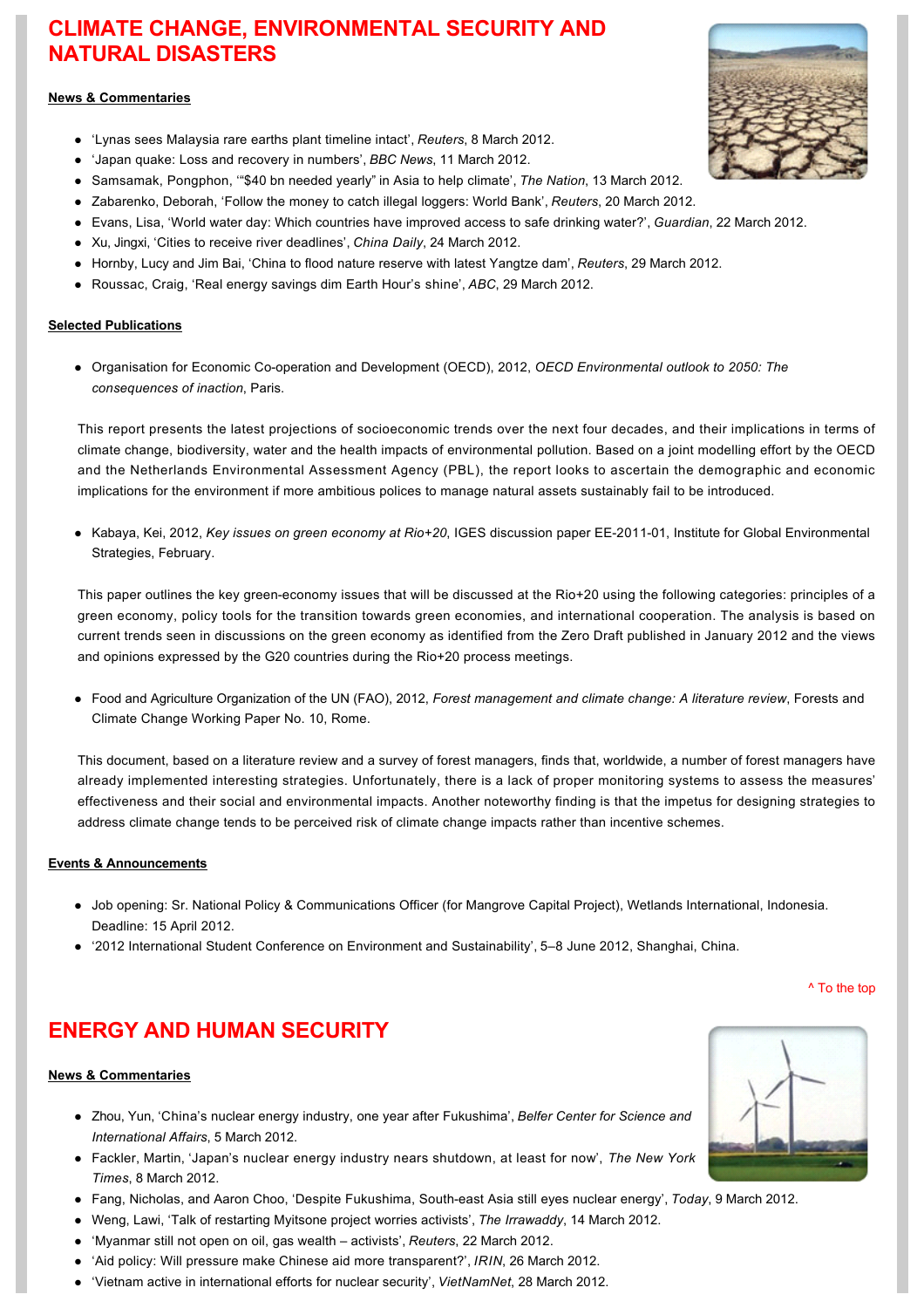l [Xu, Yichong, 2012, 'Nuclear power in China: How it really works',](http://www.globalasia.org/V7N1_Spring_2012/Xu_Yi-chong.html) *Global Asia*, Vol. 7, No. 1.

#### **Selected Publications**

• Von Hippel, David, Peter Hayes, Jungmin Kang et al., 2011, 'Future regional nuclear fuel cycle cooperation in East Asia: Energy security costs and benefits', *Energy Policy*, Vol. 39, No. 1, pp. 6867–81.

This article examines the development of nuclear energy in East Asia. While rapid economic growth in the region has spurred the need for energy diversification, nuclear proliferation and environmental risks have been major concerns. The paper suggests that regional cooperation in nuclear fuel cycle management is helpful in addressing these threats. The paper discusses four scenarios in relation to nuclear fuel cycle management.

• UN Economic and Social Commission for Asia and the Pacific (UN ESCAP), Asian Development Bank (ADB) and UN Environment Programme (UNEP), 2012, *Green growth, resources and resilience: Environmental sustainability in Asia and the Pacific*, Bangkok: UN and ADB.

This report focuses on the nexus of economic development, resource use and climate change in the AsiaPacific. It examines resource consumption trends and governance challenges with regard to sustainable development. It then outlines strategies to promote resilience in societies and economies in the region.

### **Events & Announcements**

- l ['The Asian Conference on Sustainability, Energy and the Environment', 3–6 May 2012, Osaka, Japan.](http://www.acsee.iafor.org/)
- 'Asia Clean Energy Forum 2012', 4-8 June 2012, Manila, Philippines.

# **FOOD AND HEALTH SECURITY**

### **News & Commentaries**

- l ['WFP and USA explore new ways of fighting malnutrition in Lao PDR',](http://www.wfp.org/news/news-release/wfp-and-usa-explore-new-ways-fighting-malnutrition-lao-pdr) *World Food Programme (WFP)*, 7 March 2012.
- l [Ford, Liz, 'Yemen crisis leaves 5 million people in need of emergency food aid, says WFP',](http://www.guardian.co.uk/global-development/2012/mar/14/yemen-crisis-emergency-food-aid?newsfeed=true) *Guardian*, 14 March 2012.
- l [Anand, Geeta, 'Food Security Bill looking wobbly',](http://blogs.wsj.com/indiarealtime/2012/03/16/food-security-bill-looking-wobbly/?mod=google_news_blog) *The Wall Street Journal*, 16 March 2012.
- l ['New FAO Statistical Yearbook links figures to trends',](http://www.fao.org/news/story/en/item/128621/icode/) *Food and Agriculture Organization of the UN (FAO)*, 20 March 2012.
- l [Fritschel, Heidi, 'In search of a chain reaction',](http://insights.ifpri.info/2012/03/in-search-of-a-chain-reaction/) *Insights*, 22 March 2012.
- l ['ASEAN project strengthens food security',](http://www.pia.gov.ph/news/index.php?article=2101333019160) *Philippine Information Agency*, 29 March 2012.
- l [Osama, Bothina, 'Leading scientists launch action plan on food security',](http://www.scidev.net/en/agriculture-and-environment/planet-under-pressure-2012-2/news/leading-scientists-launch-action-plan-on-food-security-1.html) *SciDev.Net*, 29 March 2012.
- l ['"Race against time"](http://www.upi.com/Business_News/Energy-Resources/2012/03/29/Race-against-time-for-Sahel-famine/UPI-13491333023407/) for Sahel famine', *UPI*, 29 March 2012.

### **Selected Publications**

l Breisinger, Clemens, Olivier Ecker, Perrihan AlRiffai et al., 2012, *Beyond the Arab Awakening: Policies and investments for poverty reduction and food security*[, Washington, DC: International Food Policy Research Institute \(IFPRI\).](http://www.ifpri.org/publication/beyond-arab-awakening)

This report focuses on the policy measures required to address poverty and food insecurity after the Arab Awakening. Given the report's findings that the situation in the region is worse than official figures indicate, a new welfare measure identifying five risk groups is introduced. The report recommends three key policy measures and argues that cohesive economic development strategies need to be designed and implemented.

l Trethewie, Sally, 2012, *[In search of food security: Addressing opacity and price volatility in ASEAN's rice sector](http://www.rsis.edu.sg/nts/HTML-Newsletter/Policy-Brief/pdf/Policy_Brief_190312.pdf)*, Policy Brief No. 15, Singapore: RSIS Centre for Non-Traditional (NTS) Security Studies.

The lack of transparency in Southeast Asia's rice sector leads to participants in regional markets acting with limited information. This opacity has significant effects on rice price formation, particularly during periods of price shocks and volatility. This policy brief identifies linkages between rice sector opacity and price volatility, and recommends four measures for improving transparency.



[^ To the top](#page-0-0)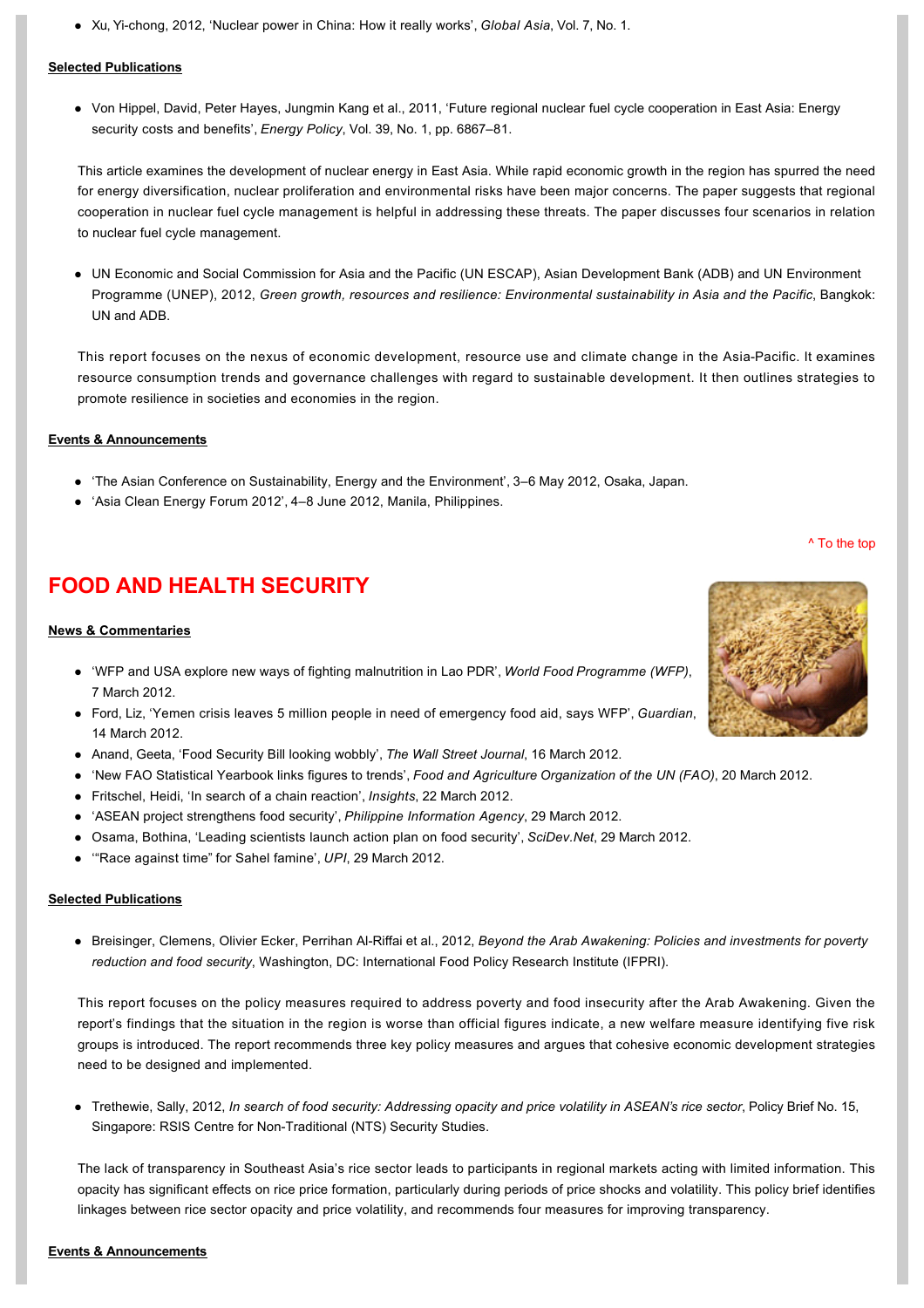- l ['The 2nd Global Conference on Agriculture, Food Security and Climate Change', 7–11 May 2012, Hanoi, Vietnam.](http://www.afcconference.com/)
- l ['Global Gateways and Local Connections: Cities, Agriculture, and the Future of Food Systems', 20–24 June 2012, New York City, NY,](http://www.food-culture.org/conference.php)  US.

# **INTERNAL AND CROSS-BORDER CONFLICT**

### **News & Commentaries**

- l [Fuller, Thomas, 'Election puts pressure on Myanmar dissident',](http://www.nytimes.com/2012/03/08/world/asia/in-election-a-new-risk-for-aung-san-suu-kyi.html?pagewanted=1&ref=asia) *The New York Times*, 7 March 2012.
- [Thottam, Jyoti, 'Why Sri Lanka remains defiant against new allegations of war crimes',](http://globalspin.blogs.time.com/2012/03/16/why-sri-lanka-remains-defiant-against-new-allegations-of-war-crimes/) *Time*, 16 March 2012.
- $\bullet$  'Judge quits Cambodian UN-backed Khmer Rouge trial', *BBC*, 19 March 2012.
- l ['ASEAN community may ease South Thailand conflict',](http://www.philstar.com/Article.aspx?articleId=790060&publicationSubCategoryId=200) *philstar.com*, 22 March 2012.
- l ['Displaced people still struggle to rebuild lives',](http://www.thejakartapost.com/news/2012/03/25/displaced-people-still-struggle-rebuild-lives.html) *The Jakarta Post*, 25 March 2012.
- l ['Myanmar: UN convoy reaches Kachin displaced',](http://www.irinnews.org/Report/95150/MYANMAR-UN-convoy-reaches-Kachin-displaced) *IRIN*, 25 March 2012.
- l ['Second war tribunal hears maiden petition',](http://www.thedailystar.net/newDesign/news-details.php?nid=227724) *The Daily Star*, 26 March 2012.
- l [Gladstone, Rick, 'Asylum claims rose 20 percent last year, U.N. refugee agency says',](http://www.nytimes.com/2012/03/28/world/asylum-claims-up-20-percent.html?ref=asia) *The New York Times*, 27 March 2012.

#### **Selected Publications**

• Caballero-Anthony, Mely, 2012, 'The Responsibility to Protect in Southeast Asia: Opening up spaces for advancing human security', *The Pacific Review*, Vol. 25, No. 1, pp. 113–34.

This article argues that the principle of Responsibility to Protect (RtoP) is relevant to Southeast Asia, given the high incidence of internal conflicts and the need for protection of civilians (POC) in the region. However, as a majority of countries in the region still hold reservations regarding, and suspicion towards, the RtoP, the inclusion of the principle into the broader POC approach is conducive to advancing it in the region.

l [Gong, Lina, 2012, 'Regional implications of national reconciliation in Myanmar',](http://www.rsis.edu.sg/nts/HTML-Newsletter/alert/NTS-alert-mar-1201.html) *NTS Alert*, March, Singapore: RSIS Centre for Non-Traditional Security (NTS) Studies for NTS-Asia.

This NTS Alert examines the implications of Myanmar's recent reforms for its neighbours, China, India, Thailand and Bangladesh. The internal conflict in Myanmar has led to various non-traditional insecurities in these neighbouring countries. The recent moves towards democracy and national reconciliation in Myanmar are expected to help alleviate those insecurities.

#### **Events & Announcements**

- l ['Narratives by, about, and around Refugees and Forcibly Displaced Persons', 20–21 April 2012, Toronto, Canada.](http://www.refugeeresearch.net/node/8973)
- ['International Day of United Nations Peacekeepers', 29 May 2012.](http://www.un.org/en/events/peacekeepersday/2011/)

# **TRANSNATIONAL CRIME**

#### **News & Commentaries**

- l [Russo, Christina M., 'How China is driving the grim rise in illegal ivory',](http://www.guardian.co.uk/environment/2012/jan/23/china-rise-illegal-ivory) *Guardian*, 23 January 2012.
- l [Valdmanis, Richard and Simon Akam, 'Illegal fishing plunders and strains West Africa',](http://www.reuters.com/article/2012/03/15/us-westafrica-fishing-idUSBRE82E0HD20120315) *Reuters*, 15 March 2012.
- l [Zabarenko, Deborah, 'Follow the money to catch illegal loggers: World Bank',](http://www.reuters.com/article/2012/03/21/us-logging-money-idUSBRE82K00620120321) *Reuters*, 20 March 2012.
- l [Gooch, Liz, 'Malaysian mosque is also a methadone clinic',](http://www.nytimes.com/2012/03/29/world/asia/malaysian-mosque-is-also-methadone-clinic.html?_r=1) *The New York Times*, 28 March 2012.
- l [Pearson, Erica, 'Deportation fear stops trafficking victims from reporting crimes',](http://www.nydailynews.com/new-york/fear-deportation-stops-immigrants-reporting-crimes-article-1.1051967) *The New York Daily News*, 28 March 2012.
- l [Johnson, Stanley, 'Interpol demands crackdown on "serious and organised"](http://www.guardian.co.uk/environment/2012/mar/29/interpol-environmental-crime-ivory-poaching?newsfeed=true) eco crime', *Guardian*, 29 March 2012.
- l [Morris, Harvey, 'Europe cracks down on cybercrime',](http://rendezvous.blogs.nytimes.com/2012/03/29/europe-cracks-down-on-cybercrime/) *The New York Times*, 29 March 2012.
- l [Ismail, Saifulbahri, 'Research is key to understanding human trafficking in S'pore',](http://www.channelnewsasia.com/stories/singaporelocalnews/view/1192558/1/.html) *Channel NewsAsia*, 1 April 2012.
- l [Harvey, Fiona, 'Multinationals vow to boycott APP after outcry over illegal logging',](http://www.guardian.co.uk/environment/2012/apr/02/boycott-app-illegal-logging?INTCMP=ILCNETTXT3487) *Guardian*, 2 April 2012.





[^ To the top](#page-0-0)